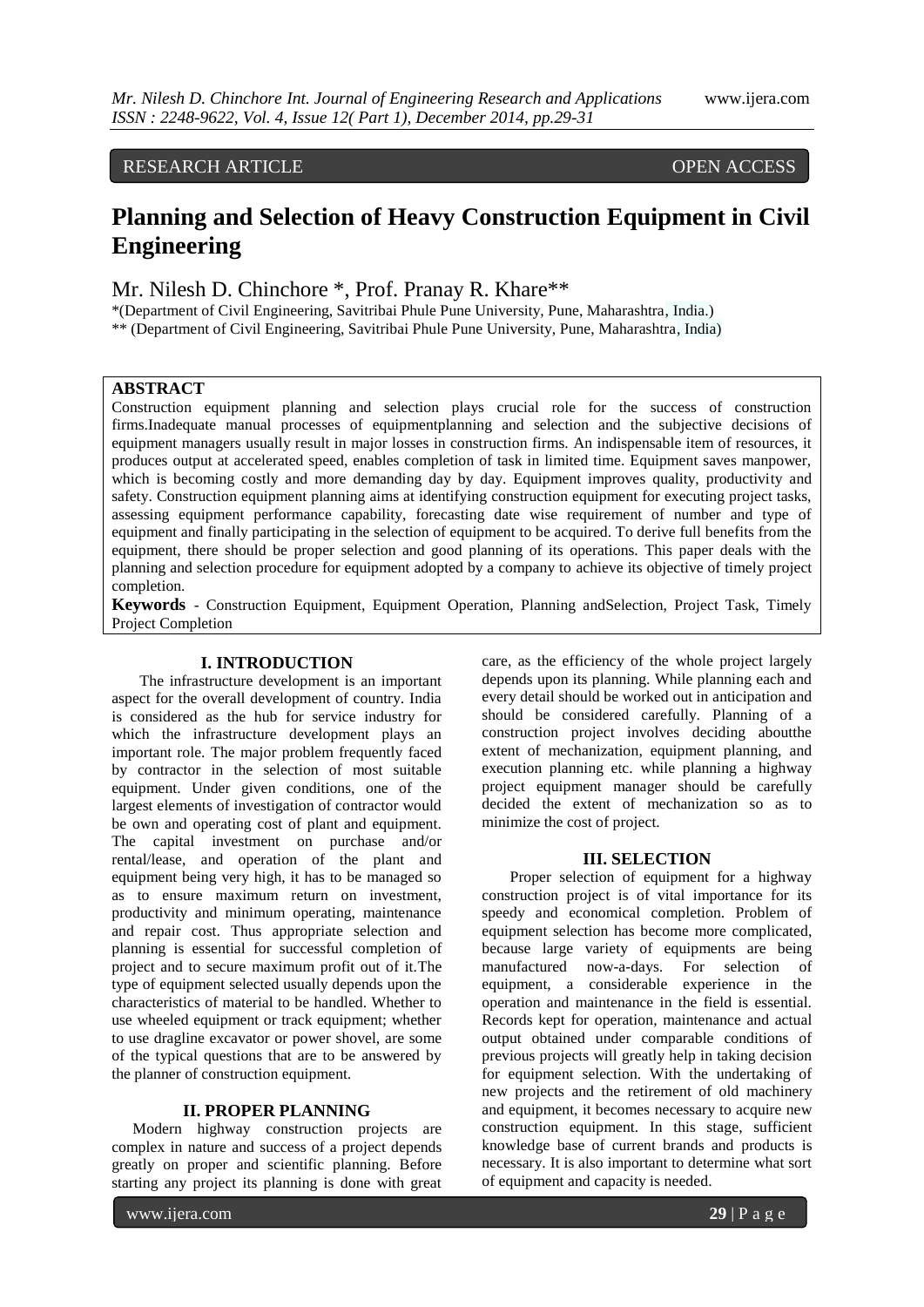In fact, selection of equipment for the project is one of the key decisions in planning and executing a construction project, which affects how the work will be done, the time required to complete the work, and the cost that will be accrued. Generally, an equipment manager is responsible of selecting the equipment, whereas it is the responsibility of the construction planning group to select equipment. Nevertheless, both the inventory ofequipment in hand and the standard equipment policy play an important role in equipment selection. Therefore, final decision on the equipment required for the projects is generally given by equipment managers, project managers, and construction planning group together. Often, the decision making process can create tensions in the firm. Once the selection of equipment is made, a choice has to be made whether to buy, rent, or lease it. These decisions are given based on the economic standing and strategy of the firm, and the nature and frequency of equipment use.

#### **IV. SOURCING INFORMATION**

The contractor may decide on the choice of the manufacture based on its own past experience of from experience of other. A different kind of information is needed to be collected before selecting a particular manufacturer. Trade catalogues and advertisement in trade journals are important source of information for evaluation and sourcing of equipment. The information collected about equipment should include-

- Name of manufacturer
- Model number
- Engine type, horse power and speed
- Machine dimensions
- Type of controls
- Operating pressure
- Fuel consumption
- Type of transmission
- Weight
- Warranty periods
- Maintenance details etc.

#### **V. COMMON FACTORS AFFECTING SELECTION OF EQUIPMENT**

Every equipment has certain factors those are in common and which are taken into consideration while selecting equipment. They are listed as follows-

- Scope of work to be carried out- since the first concern is getting the job done, the time frame within which the work is required to be carried out, the specification of work and the methodology adopted will be of primary concern
- Use of available- for a work where full utilization of new equipment for its entire

working life is not foreseen and its utilization on

- Further project is uncertain it may be desirable to utilize existing old equipment even though its operation would be somewhat more expensive. The deprecation cost of new machine is likely to be high and this would rise the owing cost of the machine and consequently unit cost of work. Economic should be worked out.
- Suitability for job conditions-the equipment selected should suit the demands of the job conditions. Climate of region and working conditions should be kept in view while selecting the type of equipment.
- Uniformity in type- it is desirable to have minimum number of types so that there is uniformity in the type of equipment on a project. It is desirable to select common type of engine for different machine such as excavators, dump trucks, tractor and scrapers purchased on the projects.
- Size of equipment :- while large size of machines are capable of giving large outputs on full load, the cost of production is usually greater than that of smaller units if worked out on part loads. Large size of equipment requires corresponding large size of matching equipment. And shutting down of one primary unit may result in making several other equipment idle. Transportation and shipment are usually difficult and expensive. However large equipment's are more study and suitable for tough working conditions. It is also desirable to have equipment of same size on the project. If there are standbys the cost of smaller equipment as standby may be less that of larger size of equipment.
- Use of standard Equipments :- standard equipments are commonly manufactured and are commonly available and are moderately priced. The spare parts of standard equipment are easily available and less expensive. After the work is over, it is generally easier to dispose of standard equipment.
- Unit cost production :- the economics is one of the most important considerations in selection of equipment. While working out owing cost all items of expenses, such as freight, packaging and forwarding, insurance, erection and commissioning etc. should be included with the price paid to supplier.
- Country of origin :- when imports are unavoidable, it is preferable to import from